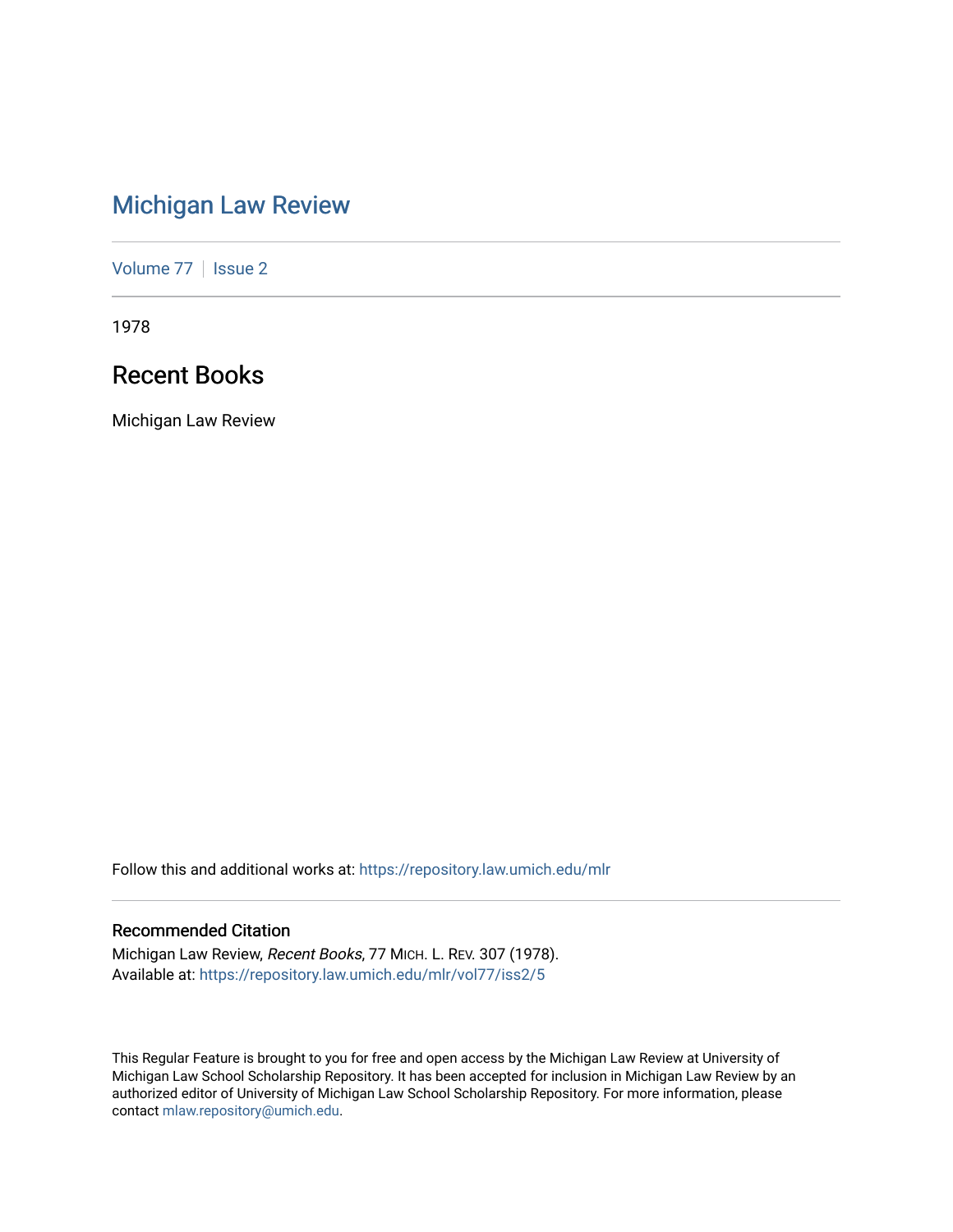## **RECENT BOOKS**

## BOOKS RECEIVED

#### *ADMINISTRATION OF JUSTICE*

See also *Psychology.* 

INJUSTICE FOR ALL. By *Anne Strick.*  New York: Penguin Books. 1977. Pp. 280. Paperback ed. \$3.95.

## *ADMINISTRATIVE LAW*

See also *Administrative Procedure.*  LEGAL IDENTITY: THE COMING OF AGE OF PUBLIC LAw. By *Joseph Vining.* New Haven: Yale University Press. 1978. Pp. xiii, 214. \$16.

MAJOR REGULATORY INITIATIVES DUR-ING 1978: THE AGENCIES, THE COURTS, AND THE CONGRESS. Washington, D.C.: American Enterprise Institute for Public Policy Research. 1978. Pp. 26. Paper, \$2.

#### *ADMINISTRATIVE PROCEDURE*

#### See also *Social Security.*

CRISIS AND LEGITIMACY: THE ADMINIS-TRATIVE PROCESS AND AMERICAN GOVERN-MENT. By *James 0. Freedman.* New York: Cambridge University Press. 1978. **Pp.** xi, 324. \$15.95.

#### *ADVERTISING*

ADVERTISING, PRICES, AND CONSUMER REACTION: A DYNAMIC ANALYSIS. By *John M. Scheidell.* Washington, D.C.: American Enterprise Institute for Public Policy Research. 1978. Pp. 71. Paper, \$2.75.

## *ALCOHOLIC BEVERAGES*

See *International Law.* 

#### *ALIENS*

See *Emigration & Immigration.* 

#### *ANTITRUST LAW*

See *Civil Procedure.* 

#### *ARBITRATION AND AWARD*

See *Labor Law.* 

#### *ATTORNEYS*

See also *U.S.S.R.* 

CORPORATE COUNSEL'S ANNUAL-1978. 2 Vols. (Second Volume in 2 pts.) Civil. By *Gerald Aldi & Roger S. Mitchell.* New York: Matthew Bender. 1978. Pp. xxxiii, XXV, 1776. *\$85.* 

CRIMINAL LAWYERS: AN ENDANGERED SPECIES. By *Paul B. Wice.* Beverly Hills, Calif.: Sage Publications. 1978. Pp. 231. Paperback Ed., \$7.50.

## *BIBLIOGRAPHY*

See *Labor Law, U.S.S.R.* 

## *BIOGRAPHY*

#### See *Constitutional History.*

#### *CANADA*

REPORT ON THE QUEBEC CIVIL CODE. 2 Vols. (Second Volume in 2 pts.) Civil Code Revision Office. Quebec, Canada: Ministere des Communications L'Editeur Officiel du Quebec, 1283 Blvd. Charest Quest (GlN 2C9). 1978. Pp. xxxviii, 781; xxi, 547; xxi, 1095. Paper.

## *CITIZENS AND CITIZENSHIP*

THE DEVELOPMENT OF AMERICAN CITIZENSHIP, 1608-1870. By *James H. Kettner.* Chapel Hill: University of North Carolina Press (for Institute of Early American History and Culture, Williamsburg, Va.). 1978. Pp. xi, 391. \$20.

#### *CIVIL LAW*

#### See *Canada.*

#### *CIVIL PROCEDURE*

A CLASS-ACTION SUIT THAT WORKED: THE CONSUMER REFUND IN THE ANTI-BIOTIC ANTITRUST LITIGATION. By *Thomas C. Bartsh, Francis M. Boddy, Ben;amin F. King & Peter N. Thompson.* Lexington, Mass.: D.C. Heath. 1978. Pp. xvii, 180. \$16.95.

JUDICIAL CONTROLS AND THE CIVIL LITIGATIVE PROCESS: DISCOVERY. By *Paul R. Connolly, Edith A. Holleman and Michael J. Kuhlman.* Washington, D.C.: Federal Judicial Center, 1520 H St., N.W. (20005). 1978. Pp. xiv, 126.

#### *CIVIL RIGHTS*

THE CIVIL RIGHTS INJUNCTION. By *Owen M. Fiss.* Bloomington: Indiana University Press. 1978. Pp. vi, 117. \$10.95.

#### *CLASS ACTIONS*

See *Civil Procedure.* 

#### *COMPARATIVE LAW*

See also *Freedom of Information.*  COMPARATIVE LAw: WESTERN EURO-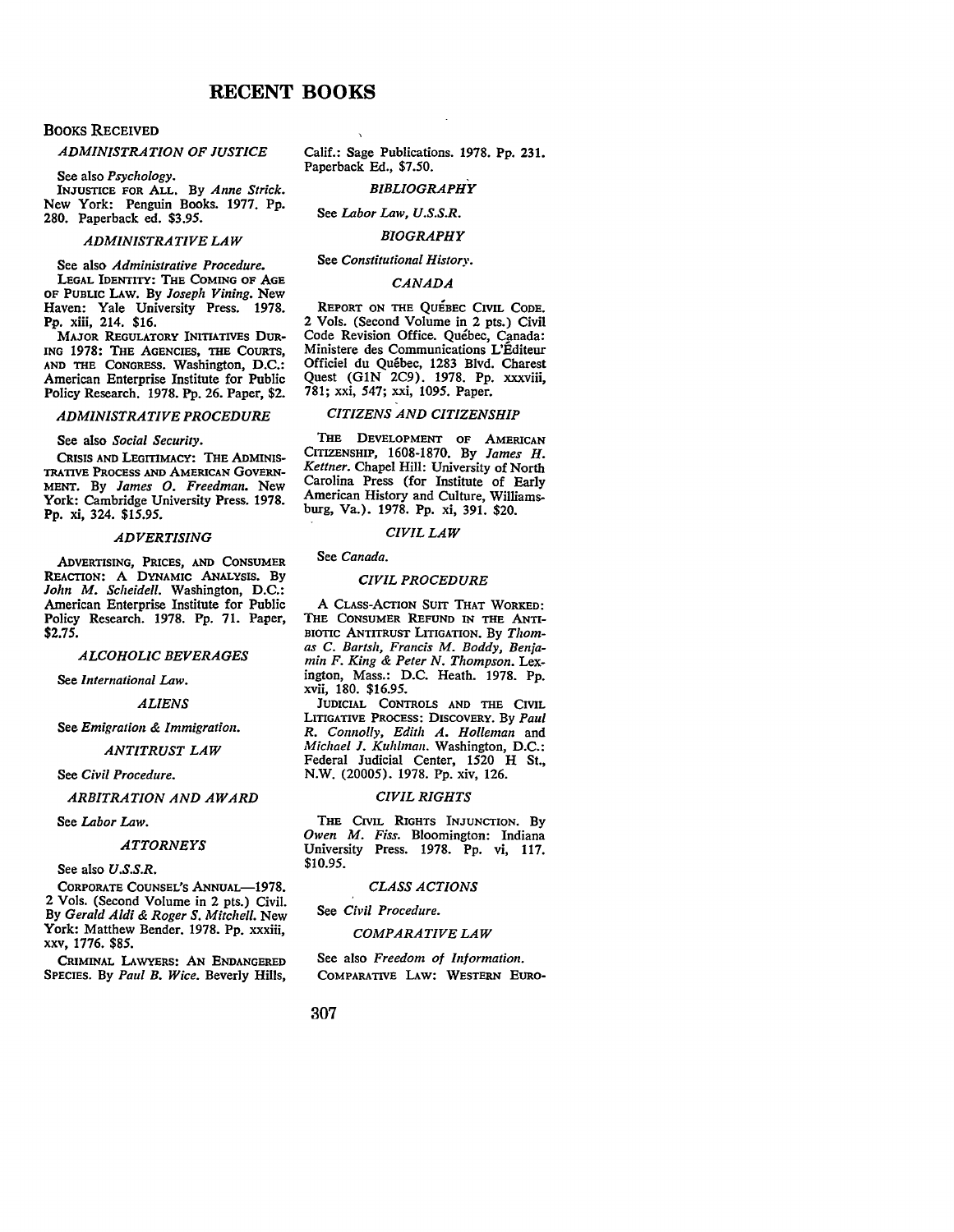PEAN AND LATIN AMERICAN LEGAL SYS-TEMs-CASES AND MATERIALS. By *John Henry Merryman* & *David S. Clark.* Indianapolis: Bobbs-Merrill. 1978. Pp. xlvii, 1278. \$23.

THE UNITY OF STRICT LAW: A COM-PARATIVE \$TuDY. (Vol. II of "The Unity of Law"). Edited *by,Ralph A. New,man.*  Brussels, Belgium: Etablissements Emile Bruylant, Rue de la Régence, 67 (1000). 1978. Pp. 426. Paper, 2.700 B.F.

#### *CONSTITUTIONAL HISTORY*

THE CONSTITUTION AND CHIEF JUSTICE MARSHALL. By *William F. Swindler.* New York: Dodd, Mead. 1978. Pp. xiii, 414. *\$11.95.* 

#### *CONSTITUTIONAL LAW*

THE CONSTITUTION AND WHAT IT MEANS TODAY. (14th ed.) By *Edward S. Corwin.* Revised by *Harold W. Chase* & *Craig R. Ducat.* Princeton: Princeton University Press. 1978. Pp. xv, 673. Cloth, \$27.50; Paper, *\$6.95.* 1978 Supplement available, paper, \$3.50.

CONSTITUTIONAL LANGUAGE: **AN IN-**TERPRETATION OF JUDICIAL DECISION. By *John Brigham.* Westport, Conn.: Greenwood Press. 1978. Pp. viii, 182. *\$15.95.* 

#### *CONSUMER PROTECTION*

#### See *Advertising, Civil Procedure.*

*CORPORATIONS* 

See *Attorneys, Government Regulation.* 

#### *COURTS*

See also *Great Britain, Psychology.*  STATE COURTS: A BLUEPRINT FOR THE FUTURE. Proceedings of the Second National Conference on the Judiciary, Williamsburg, Va., March 19-22, 1978. Edited by *Theodore I. Fetter.* Williamsburg, Va.: National Center for State Courts. 1978. Pp. xiv, 335. \$12.50.

#### *CRIMINOLOGY*

See *Juvenile Delinquency.* 

#### *DAMAGES*

See *Civil Procedure.* 

### *DEFAMATION*

THE LAW OF DEFAMATION. By *Laurence H. Eldredge.* Indianapolis: Bobbs-Merrill. 1978. Pp. xvii, 711. \$36.

## *DISCOVERY*

See *Civil Procedure.* 

*DISCRIMINATION* 

See *Minorities.* 

#### *DIVORCE AND SEPARATION*

See *Family Law.* 

#### *EDUCATION*

#### See *Minorities.*

#### *EMIGRATION AND IMMIGRATION*

ILLEGAL ALIENS: PROBLEMS AND POLI· CIEs. Washington, D.C.: American Enterprise Institute for Public Policy Research. 1978. Pp. 33, Paper, \$2.

#### *ETHICS*

See *Homicide*, Psychology.

#### *FAMILY LAW*

STRUCTURED MEDIATION IN DIVORCE SETTLEMENT: A HANDBOOK FOR MARITAL MEDIATORS. By *0. J. Coogler,* Lexington, Mass.: Lexington Books/D.C. Heath. 1978. Pp. xv, 204. \$14.95.

#### *FREEDOM OF INFORMATION*

See also *Right of Privacy.*  THE DARKER REACHES OF GOVERN• MENT: ACCESS TO INFORMATION ABOUT PUBLIC ADMINISTRATION IN THREE SOCIE• TIES. By *Anthony S. Mathews.* Wynberg, South Africa: JUTA, P.O. Box 2 (7824). 1978. Pp. xx, 245. \$17.50.

#### *FREEDOM OF THE PRESS*

See also *Right of Privacy.*  THE PRESS AND THE COURTS: COM• PETING PRINCIPLES. Forum, Oct. 3, 1978, John Charles Daly, moderator. Washington, D.C.: American Enterprise Institute for Public Policy Research. 1978. Pp. 37. Paper, \$2.

#### *GOVERNMENT REGULATION*

See also *Administrative Law, Administrative Procedure, Labor Law.* 

GOVERNMENT AND THE CORPORATION. By *Ralph K. Winter.* Washington, D.C.: American Enterprise Institute for Public Policy Research. 1978. Pp. 73. Paper, \$2.75.

REGULATION AND REGULATORY RE• FORM: A SURVEY OF PROPOSALS OF THE 95TH CONGRESS. Washington, D. C.: American Enterprise Institute for Public Policy Research. 1978. Pp. *59.* Paper, \$2.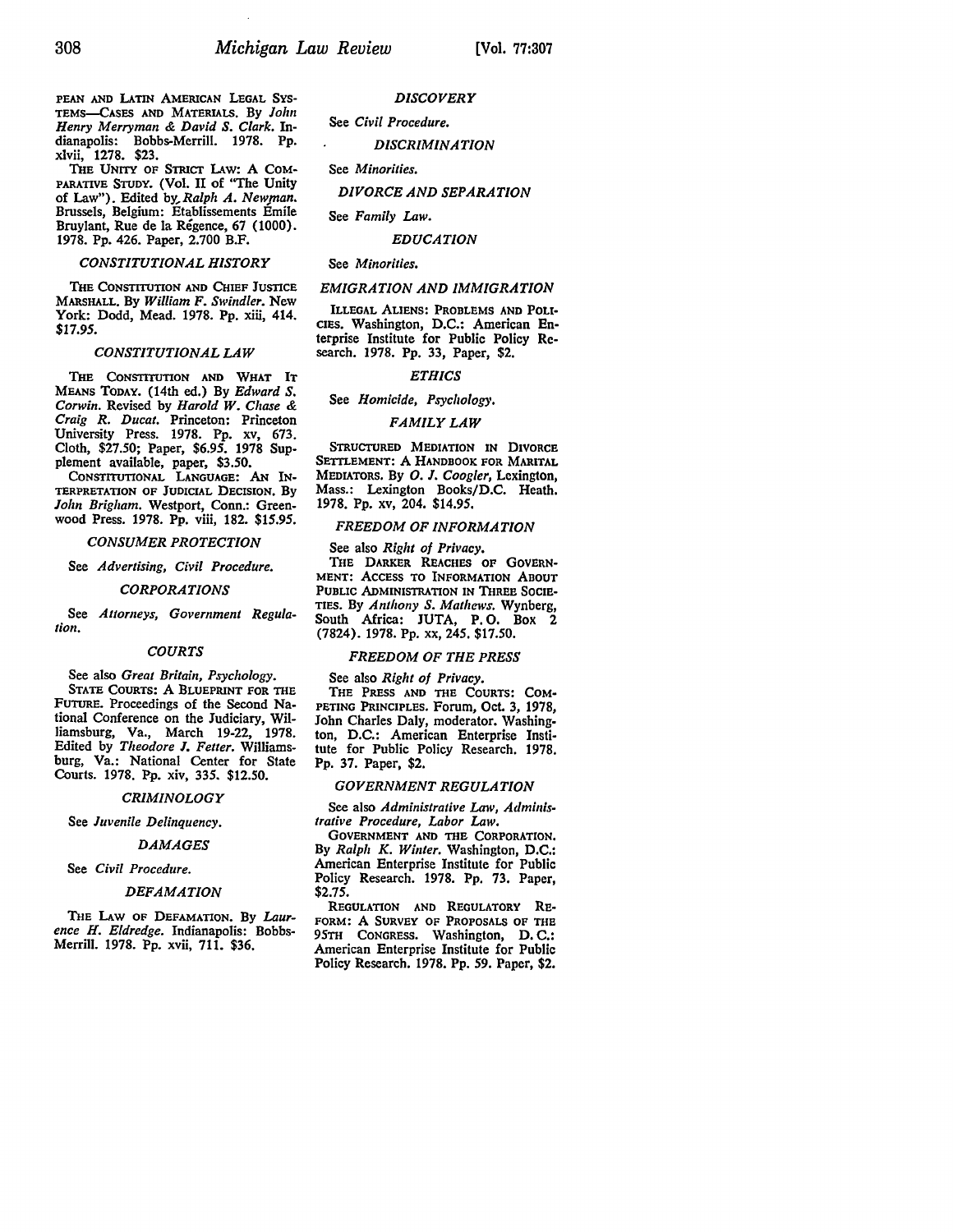#### *GREAT BRITAIN*

See also *Freedom of Information.*  LAW AND POLITICS: THE HOUSE OF LORDS AS A JUDICIAL BODY, 1800-1976. By *Robert Stevens.* Chapel Hill: University of North Carolina Press. 1978. Pp. xviii, 701. \$30.

#### *HISTORY*

A JUST MEASURE OF PAIN: THE PENI-TENTIARY IN THE INDUSTRIAL REVOLU-TION, 1750-1850. By *Michael lgnatieff.*  New York: Pantheon Books. 1978. Pp. xiii, 257. \$12.95.

THE PHILOSOPHY OF THE AMERICAN REVOLUTION. By *Morton White.* New York: Oxford University Press. 1978. Pp. xii, 299. \$15.95.

#### *HOMICIDE*

THE ETHICS OF HOMICIDE. By *Philip E. Devine.* Ithaca, **N.Y.:** Cornell University Press. 1978. Pp. 248. \$12.95.

#### *INITIATIVE AND REFERENDUM*

REFERENDUMS: A COMPARATIVE STUDY OF PRACTICE AND THEORY. Edited by *David Butler* & *Austin Ranney.* Washington, D.C.: American Enterprise Institute for Public Policy Research. 1978. Pp. 250. Paper, \$4.75.

#### *INJUNCTIONS*

See *Civil Rights.* 

#### *INTERNATIONAL LAW*

THE GENTLEMEN'S CLUB: INTERNA-TIONAL CONTROL OF DRUGS AND ALco-HOL. By *Kettil Bruun, Lynn Pan* & *Ingemar Rexed.* Chicago: University of Chiago Press. 1975. Pp. xiv, 338. Paper \$5.95.

#### *JURISPRUDENCE*

See also *Constitutional Law, Political Science.* 

FRANÇOIS GÉNY AND MODERN JURIS-PRUDENCE. By *Jaro Mayda.* Baton Rouge: Louisiana State University Press. 1978. Pp. xxi, 264. \$20.

LAW, LEGISLATION AND LIDERTY. (Vol. *2-The Mirage of Social Justice).* By *Friedrich A. Hayek.* Chicago: University of Chicago Press. 1976 (Phoenix ed. 1978). Pp. xiv, 195. Paper, \$4.95.

*JUVENILE DELINQUENCY* 

THE VIOLENT FEW: A STUDY OF **DAN-**

GEROUS JUVENILE OFFENDERS. By *Donna Martin Hamparian, Richard Schuster, Simon Dinitz* & *John P. Conrad.* Lexington, Mass.: Lexington Books/D.C. Heath. 1978. Pp. xx, 218. \$16.95.

#### *LABORLAW*

See also *Prisons* & Prisoners.

MEDIATION: AN ANNOTATED BIBLIO-GRAPHY. By *Edwin Levin* & *Daniel V. De Santis.* Ithaca, **N.Y.:** New York State School of Industrial and Labor Relations, Cornell University. 1978. Pp. 28. Paper, \$3.25.

MINIMUM WAGES: ISSUES AND EVI-DENCE. By *Finis Welch.* Washington, D.C.: American Enterprise Institute for Public Policy Research. 1978. Pp. 48. Paper, \$2.75.

#### *LEGALAID*

See *Prisons* & *Prisoners.* 

#### *LEGAL HISTORY*

See also *Constitutional History, U.S.S.R.* 

CHARTING THE FuTURE: THE SUPREME COURT RESPONDS TO A CHANGING SOCIE-TY, 1890-1920. By *John E. Semonche.*  Westport, Conn.: Greenwood Press. 1978. Pp. xiii, 470. \$25.

IMPORTED EIGHTEENTH-CENTURY LAW TREATISES IN AMERICAN LIBRARIES: 1700- 1799. By *Herbert A. Johnson.* Knoxville. University of Tennessee Press. 1978. Pp. xlvi, 95. \$16.50.

#### *LEGAL PROFESSION*

See *Administration of Justice, Attorneys.* 

#### *LEGISLATIVE BODIES*

See *Great Britain*.

#### *LIBEL AND SLANDER*

See *Defamation.* 

#### *LOCAL GOVERNMENT*

See *Municipal Corporations.* 

#### *MARINE RESOURCES*

#### See *Technology.*

*MEDIATION* 

See *Family Law, Labor Law.* 

#### *MINORITIES*

BAKKE, DEFuNIS, AND MINORITY AD-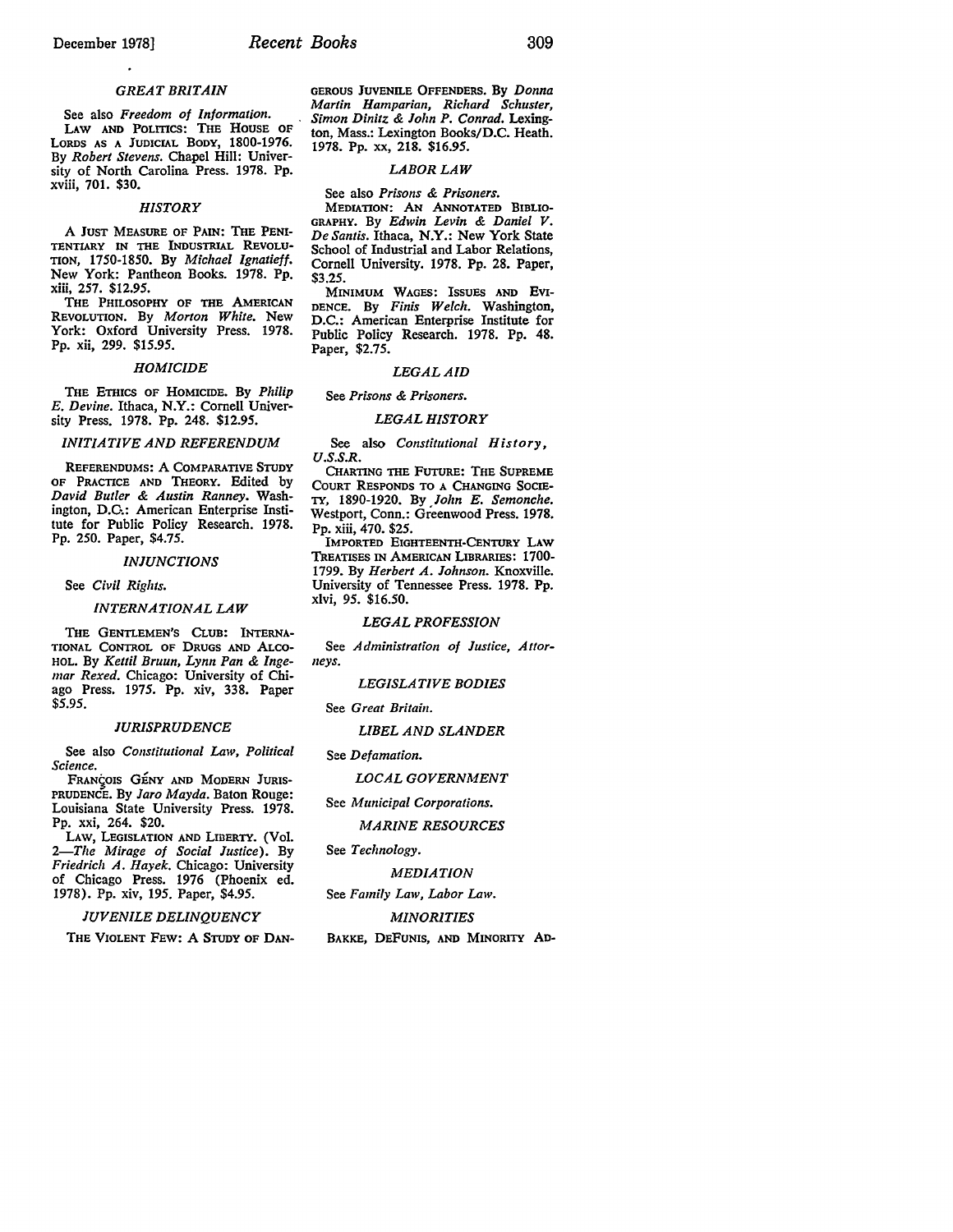MISSlONS: THE QUEST FOR EQUAL OP-PORTUNITY. By *Allan P. Sindler.* New York: Longman. 1978. Pp. xi, 358. **\$12.50.** 

#### *MINORS*

See *Juvenile Delinquency.* 

*MUNICIPAL CORPORATIONS* 

STATE LAWS GOVERNING LOCAL Gov-ERNMENT STRUCTURE AND AoMINISTRA· TION. By *Melvin B. Hill, Jr.* Athens: Institute of Government, University of Georgia. 1978. Pp. 78. Paper, \$4.

*NARCOTICS* 

See *International* Law.

*OIL AND GAS* 

See *Technology.* 

*PENOLOGY* 

See *History.* 

#### *PHILOSOPHY*

THE CONSTITUTION OF LIBERTY. By *Friedrich A. Hayek.* Chicago: University of Chicago Press. 1960 (Phoenix ed. **1978). Pp.** viii, 568. Paper, \$7.95.

#### *POLITICAL SCIENCE*

TRAGIC CHOICES. By *Guido Calabresi & Philip Bobbitt.* New York: **W.W.** Norton. 1978. Pp. 252. Cloth, \$9.95; paper, \$3.95.

#### *PRICES*

See *Advertising.* 

#### *PRISONS AND PRISONERS*

See also *History.* 

GUARD UNIONS AND THE FUTURE OF THE· PRISONS. By *James B. Jacobs & Norma Meacham Crotty.* Ithaca, **N.Y.:**  New York State School of Industrial and Labor Relations, Cornell University. 1978. Pp. xi, 48. Paper, \$3.50.

LEGAL RIGHTS OF PRISONERS: AN ANALYSIS OF LEGAL AID. By *Geoffrey P. Alpert.* Lexington, Mass.: D. C. Heath. 1978. Pp. xvii, 183. \$16.95.

#### *PSYCHOLOGY*

THE BYSTANDER: BEHAVIOR, LAW, ETHICS. By *Leon Shaskolsky Sheleff.* Lexington, Mass.: Lexington Books/D.C. Heath. 1978. Pp. xi, 223. \$17.

SOCIAL PSYCHOLOGY IN COURT. By *Michael J. Saks & Reid Hastie.* New York: Van Nostrand Reinhold. 1978. Pp. ix, 245. \$14.95.

### *PUBLIC ADMINISTRATION*

See *Administrative Law*, Government  $Regularian,$  *Municipal Corporations.* 

> *PUBLIC OFFICIALS AND EMPLOYEES*

See *Prisons & Prisoners.* 

## *REMEDIES*

See *Civil Procedure.* 

#### *RIGHT OF PRIVACY*

THE RIGHT TO PRIVACY VS. THE RIGHT To KNOW: CONTEMPORARY ISSUES **IN,**  INFORMATION AND PRIVACY. Athens: Institute of Government, University of Georgia. 1978. Pp. viii, *55.* Paper, \$4.

#### *SETTLEMENTS*

#### See *Family* Law.

#### *SOCIAL SECURITY*

SOCIAL SECURITY HEARINGS AND AP-PEALS: A STUDY OF THE SOCIAL SECURITY ADMINISTRATlON HEARING SYSTEM. By *Charles J. Goetz, Frank I. Goodman, Warren F. Schwartz & Paul R. Verkuil.*  Lexington, Mass.: D.C. Heath. 1978. Pp. XXV, 175. \$13.50.

#### *SOCIOLOGY*

DOING Gooo: THE LIMITS OF BENEVO• LENCE. By *Willard Gaylin, Ira Glasser, Steve11 Marcus* & *David J. Rothma11.*  New York: Pantheon Books. 1978. Pp. xv, 170. Paper, \$2.95.

#### *SOUTH AFRICA*

See *Freedom of Information.* 

#### *STANDING TO SUE*

#### See *Administrative Law.*

## *TECHNOLOGY*

MARINE TECHNOLOGY AND LAW: DE· VELOPMENT OF HYDROCARBON RESOURCES AND OFFSHORE STRUCTURES. Proceedings of 2d International Ocean Symposium, Dec. 13-15, 1977. Tokyo, Japan: Ocean Association of Japan, New Diamond Bldg., 1-4-4, Kasumigaseki, Chiyoda-ku. 1978. Pp. x. 191. Paper.